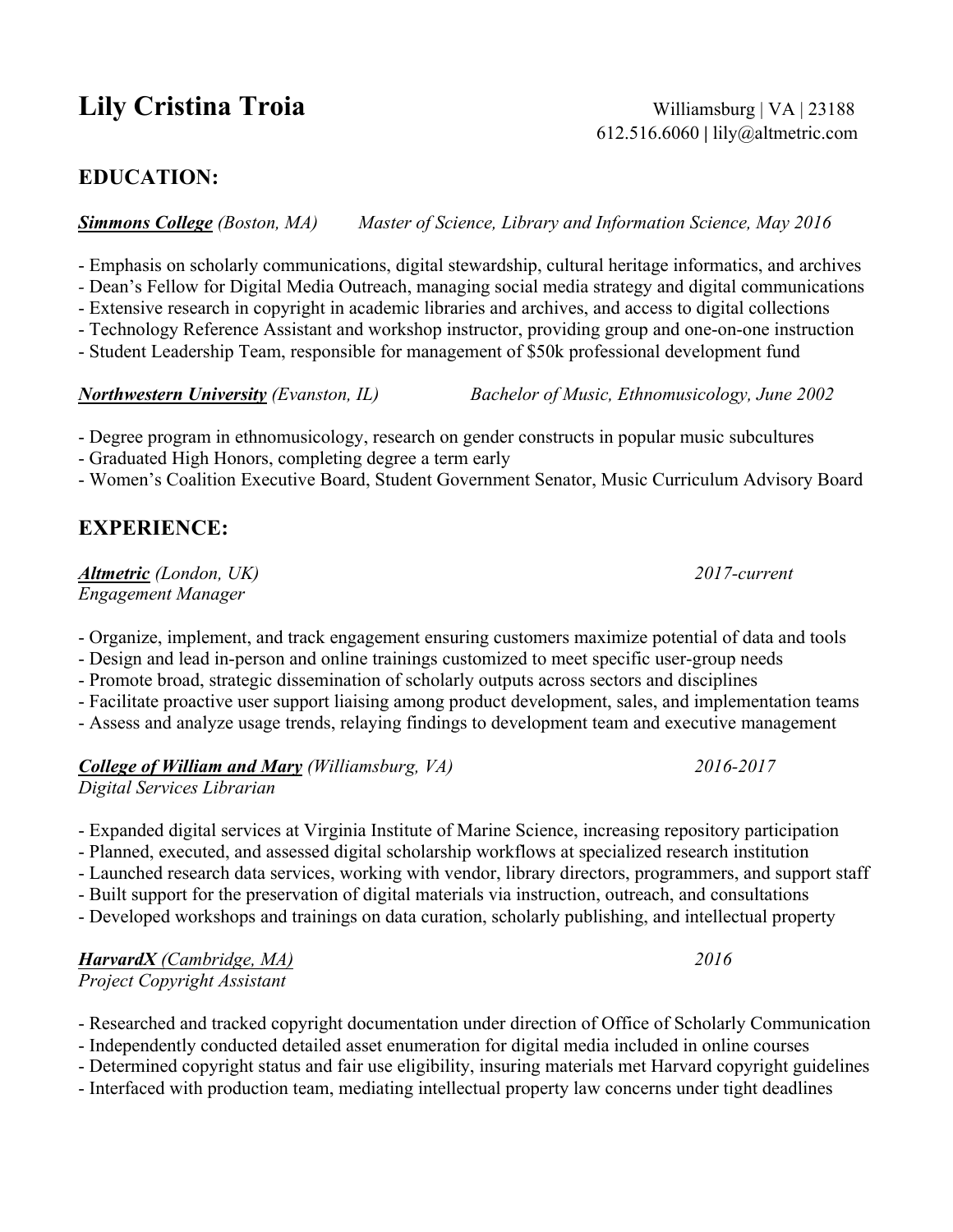## *American Archive of Public Broadcasting, WGBH (Boston, MA) 2015-2016*

*Digital Exhibits and Cataloging Intern*

- Selected for Library of Congress intern program to digitally preserve significant public media
- Curated an in-depth, multi-media digital exhibit garnering national attention
- Cataloged time-based media using PBCore metadata schema for assets from contributing stations
- Coordinated rights clearance issues, working with content providers, legal counsel, and public relations

#### *Yale University Divinity Library Archives (New Haven, CT) 2014-2015 Archives Assistant*

- Responsible for collection processing, metadata creation, and arrangement and description
- Worked directly under special collections curator, charged with appraisal decisions
- Development of online finding aids accessible via Yale's online library catalog
- Commended for professional attitude, communications skills, and quality, efficient work product

#### *Schlesinger Library Radcliffe Institute/Harvard University (Cambridge, MA) 2014-2015 Manuscript Assistant*

- Provided collections and preservation support to Manuscripts Department Lead Archivist
- Tasked with metadata and quality control on notable women's history collections
- Complimented for efficiency, flexibility, and attention to detail; interfacing with staff at all levels

#### *Invisible Button Entertainment (Minneapolis, MN) 2009-2014 Founder/Owner*

- Launched independent client-centered music management firm, producing profitable, acclaimed events
- Oversaw finances for hundreds of projects, leading to improved efficiency and compliance
- Spearheaded strategic social media campaigns for customers resulting in increased online engagement
- Organized and maintained digital communications and music collections for high-profile clients

*SL Green Realty Corp. (New York, NY) 2005-2006 Paralegal to the General Counsel*

- Provided legal support to notable publicly-traded Manhattan real estate investment trust

- Professionally expedited critical conflict resolution involving executive level management
- Point person facilitating multi-million dollar acquisitions, sales, and structured finance transaction
- Responsible for client, vendor, and trustee relations, SEC reporting, and oversight of leasing activity

## **PRESENTATIONS:**

- "At the Data Curation Table: Archival Intersections with Research Data Management." - Chair/Session Organizer/Panelist *SAA\*Records Annual Meeting, Portland, OR July 2017*
- "Altmetrics: Where Are We Now and Where Are We Headed Next?" - Feature instructor *Force11 Scholarly Communication Institute, Portland, OR July-August 2017*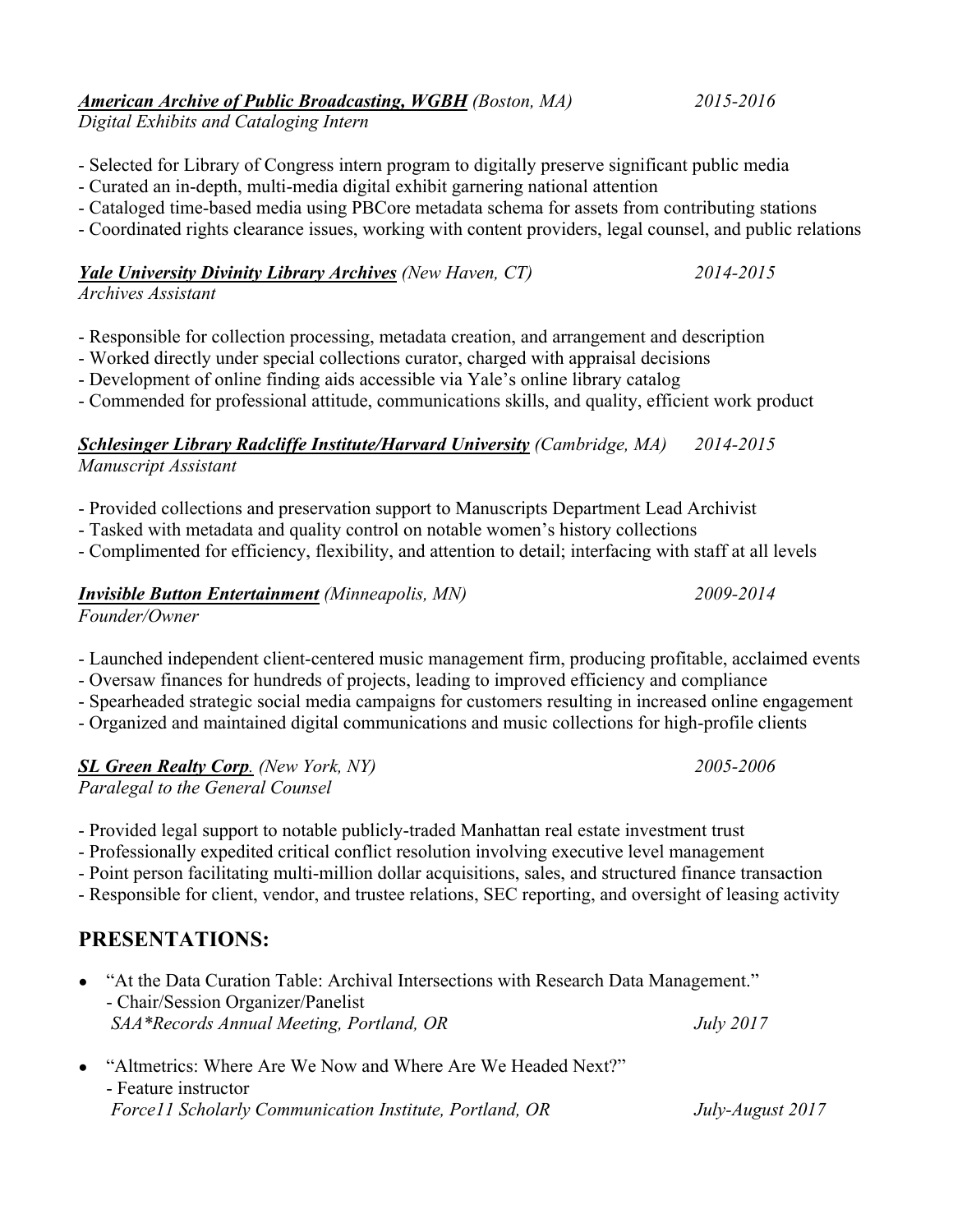|           | "Scooping the social sciences: how new metrics can help us make sense of data."<br>- Panelist, Encouraging Data Publishing in the Social Sciences and Humanities                                 |               |
|-----------|--------------------------------------------------------------------------------------------------------------------------------------------------------------------------------------------------|---------------|
|           | IASSIST Annual Conference, Lawrence, KA                                                                                                                                                          | May 2017      |
|           | "Framing the Horizon: What's Next in Moving Image Archival Education."<br>- Chair, curated stream of five unique panels<br>Association of Moving Image Archivists Annual Meeting, Pittsburgh, PA | November 2016 |
| $\bullet$ | "Graduate Student Research Paper Panel"<br>- Chair and moderator<br>Society of American Archivists Annual Meeting, Atlanta, GA                                                                   | August 2016   |
| $\bullet$ | "Digital Collections Showcase: Documenting Music Subcultures through Oral History."<br>- Panelist and moderator<br>Digital Public Library of America Fest, Washington D.C.                       | April 2016    |
| $\bullet$ | "Art, Archives, and a Sea of Meanings."<br>- Session organizer and presenter<br>New England Archivists Spring Meeting, Portland, ME                                                              | April 2016    |
| $\bullet$ | "Sparks Along a Broad Horizon: New Approaches to Archival Discovery."<br>- Featured panelist on Music Information Retrieval<br>New England Archivists Spring Meeting, Portland, ME               | April 2016    |
| $\bullet$ | "Use of Images in Teaching and Publishing."<br>- Featured panelist<br>Institute of Copyright in Higher Education FSU, Tallahassee, FL                                                            | February 2015 |
| $\bullet$ | "Art   Archives Research Report."<br>- Featured panelist, Access and Use curated stream<br>Association of Moving Image Archivists Annual Meeting, Portland, OR                                   | February 2015 |
| $\bullet$ | "Rights and Reproductions Policies in the Open Access Age."<br>- Featured panelist, Graduate Student Paper Panel<br>Society of American Archivists Annual Meeting, Cleveland, OH                 | August 2015   |

## **PUBLICATIONS:**

- "Preserving our Public Media Heritage: A Digital Asset Management Case study of the American Archive of Public Broadcasting." Co-authored research with Bryce Roe. *In Progress.*
- "Artist-Friendly? Are Cultural Heritage Institutions are Meeting the Needs of Non-traditional Users?" Co-authored research with John Campopiano. *In Progress.*
- "Leading By Example: The Idealis highlights expert-curated open access LIS research," *ACRLog,*  March 2017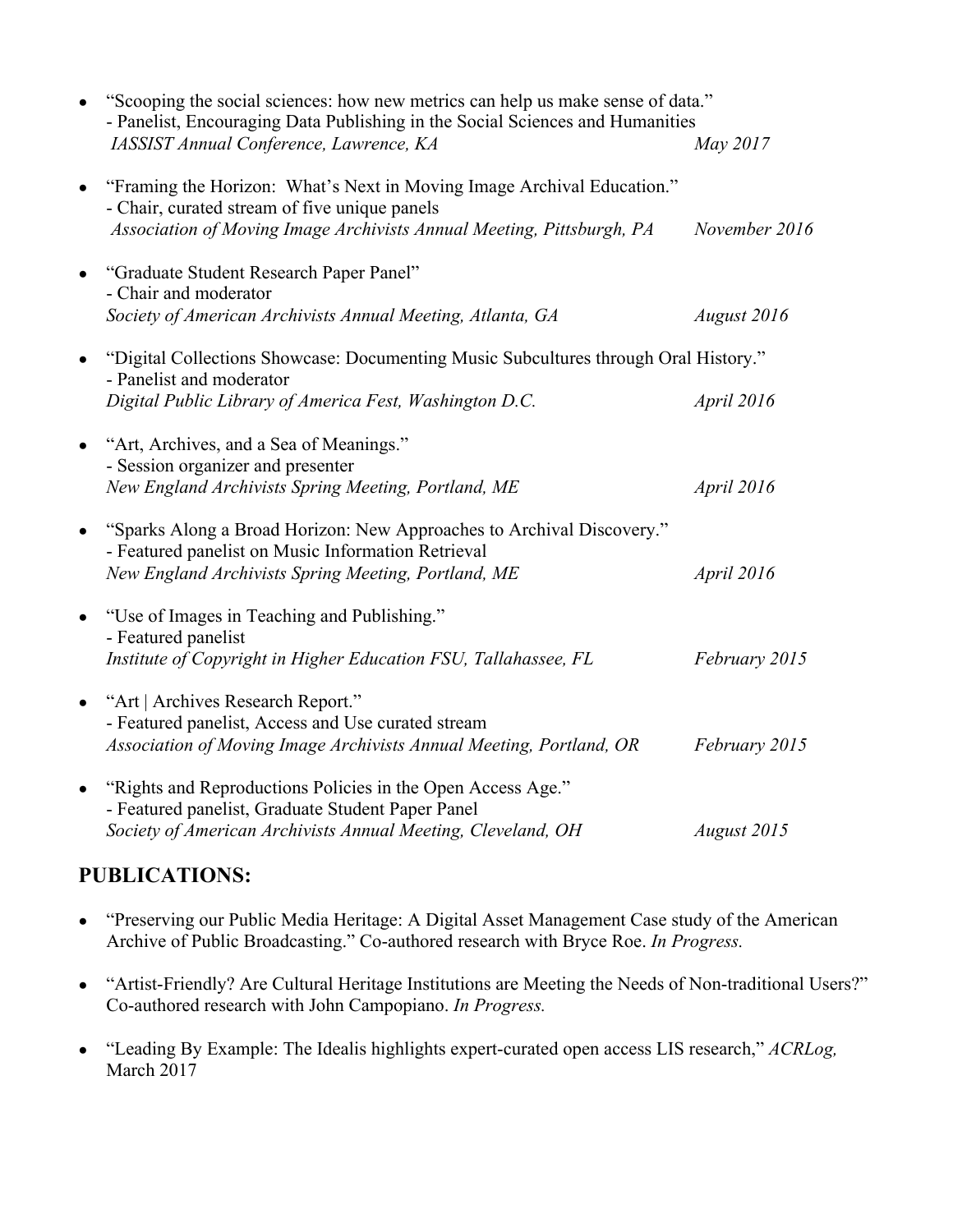- "CORE and the Commons: Digital Scholarship, Collaboration, and Open Access in the Humanities," *ACRLog,* February 2017
- "Hypothes.is and the dream of universal web annotation," *ACRLog,* January 2017
- "Theory as a keel: Developing a critical framework for open education, Part 2," *ACRLog,* December 2016
- "EDUPUNK and Real Utopias: Developing a Critical Framework for Open Education," *ACRLog,*  November 2016
- "Out of the Margins: Reflections on Open Access Week 2016," *ACRLog,* October 2016
- "Library School & Copyright Advocacy," in *Library Leadership in Copyright and Intellectual Property*, edited by Kyle K. Courtney, forthcoming Peak Series book published by Mission Bell Media
- "Open Forum: Richard J. Hale, Jr. Award Report," *Archival Insight,"* New England Archivists Newsletter, Vol. 43 (2), April 2016
- "Voices of Democracy: Public Media and Presidential Elections," curated digital exhibit at the American Archive of Public Broadcasting, featured in a recent Library of Congress Magazine article, February 2016
- Contributed content to "University Libraries in the Digital Era," by Kyle K. Courtney, Esq., in *Handbook of Research on Digital Transformations*, Edward Elgar Publishing scholarly encyclopedia, 2016
- "Managing Acquisitions and Appraisal in a Music Archive," *Assigning Value*, Society of American Archivists Acquisitions & Appraisal Section blog, January 2016
- "The Changing Landscape of Image Permissions in the Open Access Age," *Archival Insight,* New England Archivists Newsletter, Vol. 42 (4), October 2015
- "Gennett Records and Early American Recording History," curated digital exhibit at Rutgers Newark Institute of Jazz Studies Archives, June 2015
- "The Changing Nature of Acquisitions at the Schlesinger Library," *Assigning Value*, Society of American Archivists Acquisitions & Appraisal Section blog, May 2015
- Staff editor and content contributor to Simmons College online Infolink Newsletter and blog

## **AWARDS AND APPOINTMENTS:**

• Intern, ALA/SAA/AAM Joint Committee on Libraries, Museums, and Archives 2017 ● ACRL Early Career Librarian Conference Scholarship *2017* ● ACRL First Year Librarian Blogger *2016* ● Chair, SAA Graduate Student Paper Panel, Student Program Subcommittee *2016*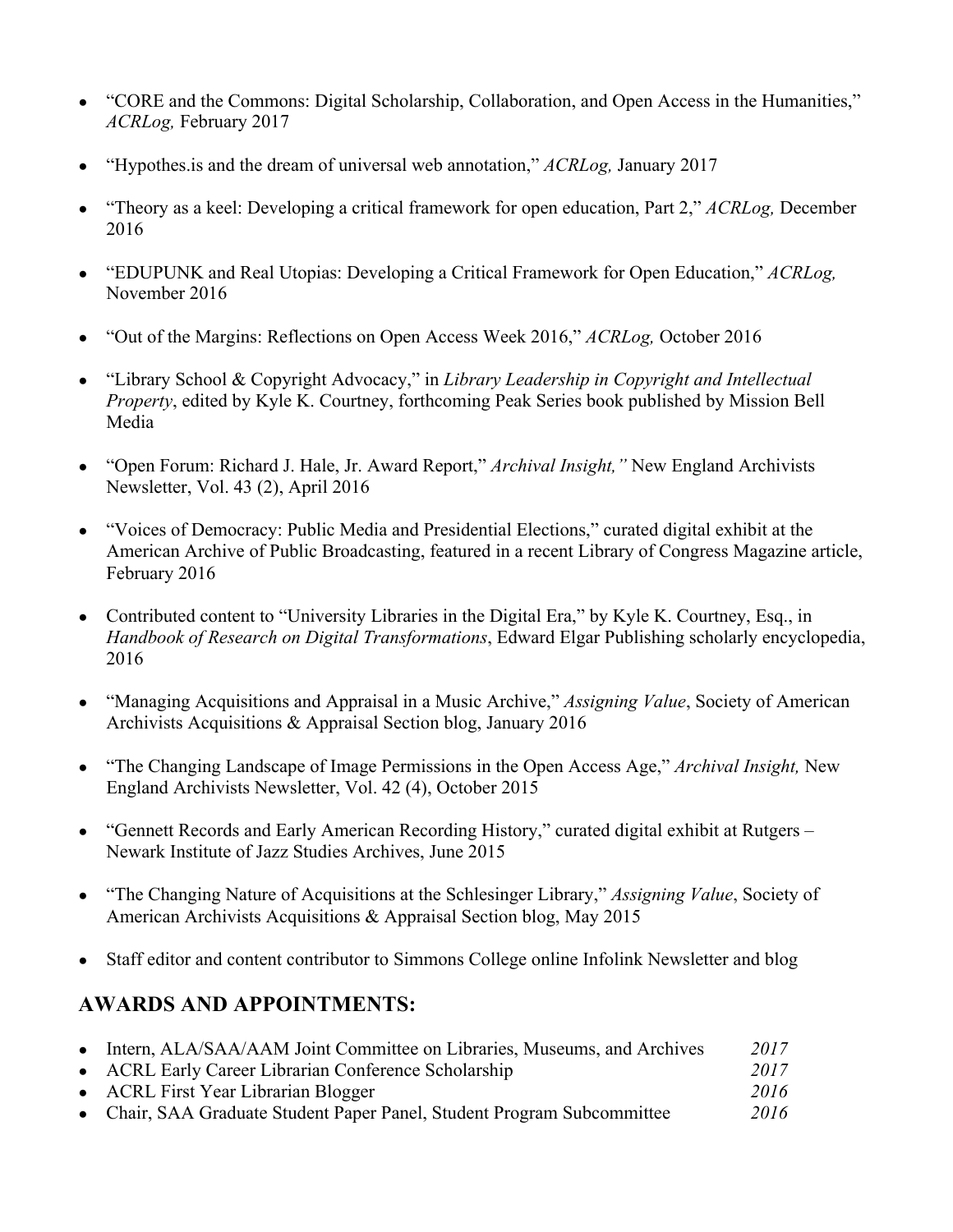| • NCSU Libraries Fellowship Finalist                                         | 2016 |
|------------------------------------------------------------------------------|------|
| • National Digital Stewardship Residency Finalist                            | 2016 |
| • Rutgers University Institute of Jazz Studies Archives Fellowship           | 2015 |
| • New England Archivists Richard W. Hale, Jr. Professional Development Award | 2015 |
| • Simmons College Graduate Research Symposium Participant                    | 2015 |

## **ADDITIONAL EXPERIENCE AND SKILLS:**

- Founder and Editor: *The Idealis* open access overlay journal of scholarly communications research
- Volunteer: Library Pipeline Project Green Open Access Working Group
- Active involvement with OpenCon Community for Early Career Researchers and Librarians
- Volunteer: Data Foundation, Data Transparency 2016 & White House Open Data Innovation Summit
- Completed Harvard University Law & Berkman Center for the Internet & Society CopyrightX course
- Leader coordinator: W&M Libraries Open Access Week
- Volunteer: William & Mary Libraries Diversity, Web Development, and Scholarly Communications Committees, Digital Services Advisory Group
- Launched Twitter account for William & Mary Libraries Scholarly Communications
- Social Media Consultant: Yale University's Journal of Contemporary Archival Studies 2014-2016
- Freelance research and writing support to Harvard's Office of Scholarly Communication
- Volunteer: Digital Preservation Unconference, JFK Library Library of Congress's NDSR program
- Coordinated public relations campaigns resulting in extensive national media coverage
- Served on Board of Directors of 501c3, producing internationally acclaimed music projects
- Private music instructor for over 20 years
- Technical: Digital Commons, DSpace, Omeka, Morae, InDesign, Oxygen, Archivist Toolkit, XmetaL, Qualtrics, Makerbot/Tinkercad, Microsoft Office Suite, Moveable Type, QGIS, Wordpress, iMovie, Adobe Premiere, ArchivesSpace, HTML, XML, wikis, Google Apps, MARC, Dublin Core, EAD, PBCore, LCSH, Getty vocabularies

### **CURRENT MEMBERSHIPS:**

#### *American Library Association/Association of College & Research Libraries*

- Intern: ALA/SAA/AAM Joint Committee on Libraries, Museums and Archives
- Member: LITA Altmetrics and Digital Analytics Interest Group
- Social Responsibilities Roundtable
- Digital Curation Interest Group
- Digital Humanities Interest Group
- Libraries Marketing and Outreach Interest Group
- Politics, Policy and International Relations Section
- University Libraries Section
- Rare Books and Manuscripts Section
- Women's and Gender Studies
- Anthropology and Sociology Section
- Arts Section
- Rare Books and Manuscripts Section

#### *Society of American Archivists*

- Acquisitions & Appraisal Section Steering Committee; nominations and editorial sub-committees
- Developing appraisal annotated bibliography with A&A Steering Committee